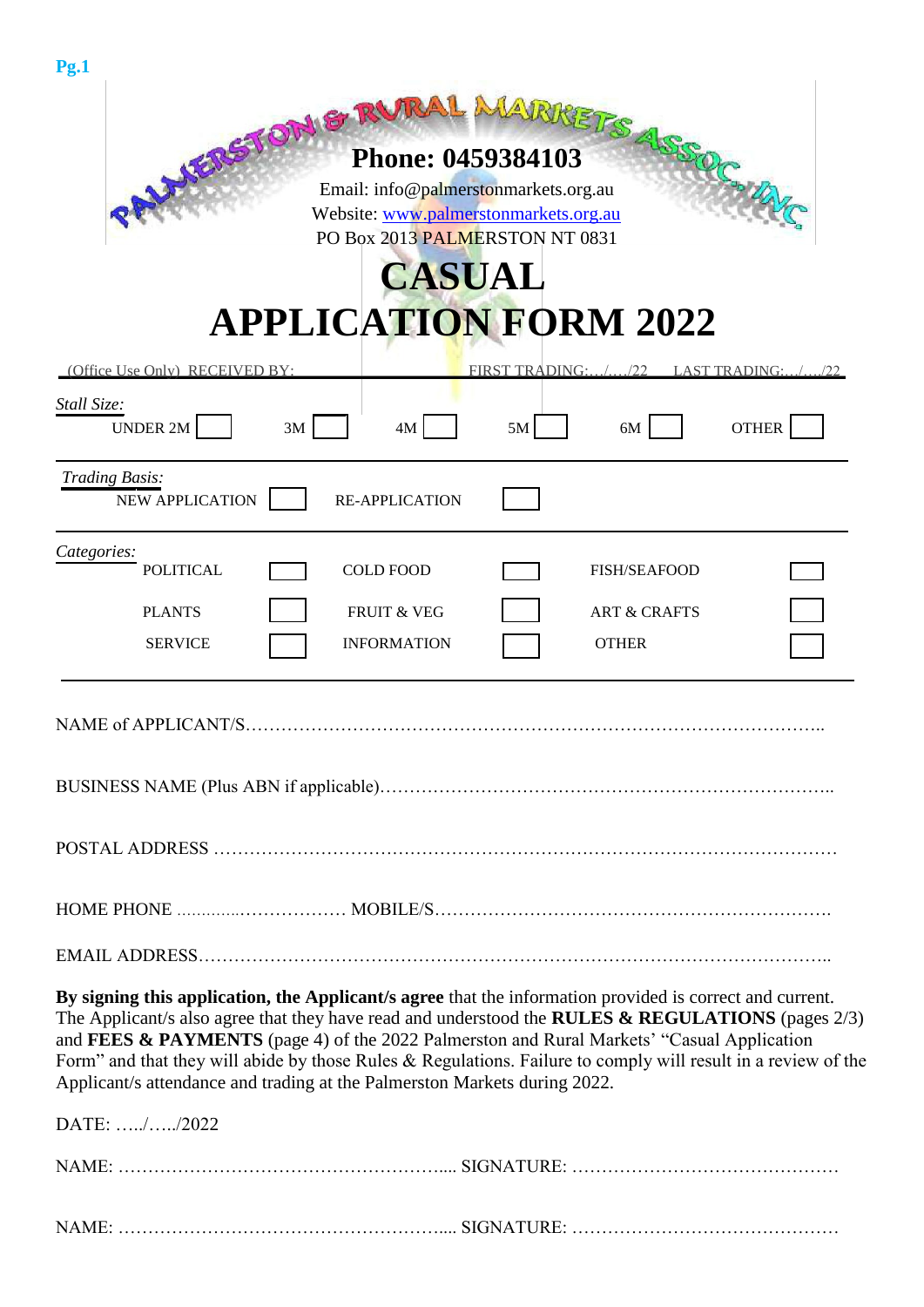Pg. 2

#### **ELECTRICAL LISTING** Please list all electrical items used for the operation of your stall. **Please note:** all electrical items require testing & tagging before you can trade.

…………………………………………………………………………………………………………………...

…………………………………………………………………………………………………………………...

# **DETAILED PRODUCT LISTING**

List all products you wish to sell.

**The sale of the following items: laser pointers, fart bombs, knives, second hand electric goods, live animals and alcohol are prohibited from all stalls!** (food stalls can use alcohol in cooking ingredients).

………………………………………………………………………………………………………………….. ………………………………………………………………………………………………………………….. ………………………………………………………………………………………………………………….. ………………………………………………………………………………………………………………….. ………………………………………………………………………………………………………………….. …………………………………………………………………………………………………………………..

# **RULES & REGULATIONS**

# **TRADING DATES & TIMES**

First Market Date: 29<sup>th</sup> April 2021 (No Trading During the Darwin Show) Last Market Date: 28<sup>th</sup> October 2021

All stalls are to be operational from 5 pm till 9 pm

#### **NO STALL MAY START TRADING BEFORE 2PM... NO EXCEPTIONS! POWER & LEADS**

Power boards are to be off the ground and overhead leads are to be at least 2.5 metres above the ground.

No double adaptors are permitted. All electrical equipment must be tested and tagged by a licenced operator before trading. Stallholders are liable for any damages caused by faulty electrical equipment.

## **PHOTOGRAPHY**

Photographs may be taken by the Co-ordinator and Assistant Co-ordinator of you, your employees and/or stall throughout the Market season to be used in media and advertising formats, to promote the Palmerston and Rural Markets.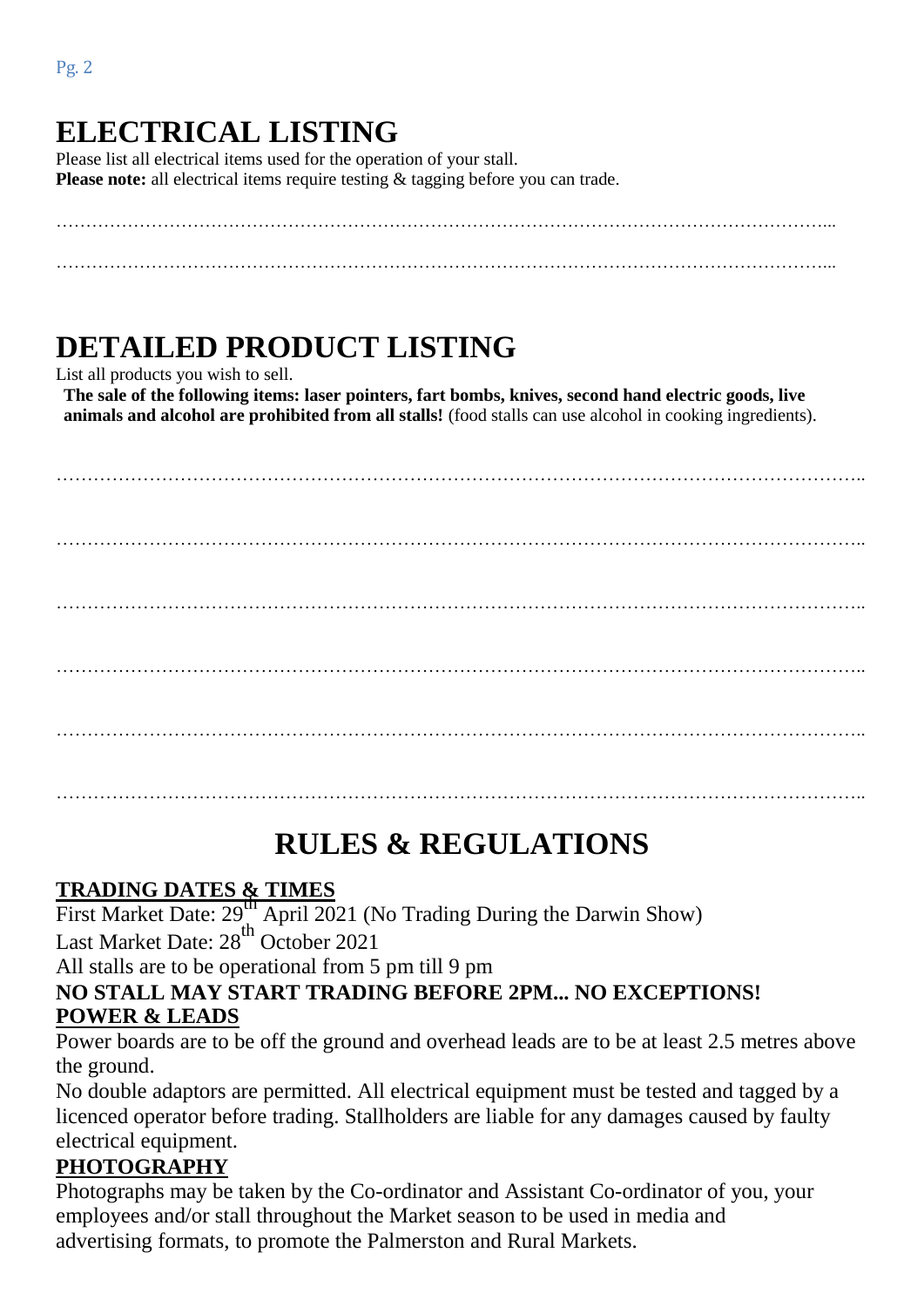#### Pg.3

#### **HEALTH: SMOKING & ANIMALS**

It is the Stall Holders responsibility to comply with all Government regulations. The Market Precinct is a Smoke-Free and Dog-Free Zone in accordance with the regulations of the Northern Territory Government and the City of Palmerston

#### **WASTE & CLEANLINESS**

Small black garbage bins and wheelie bins provided by the Market are for Public use only. Stallholders' general waste must be disposed of in the large skip bin provided. Cardboard is to be flattened before disposal in the blue recycling bin. Each site is to be clean and tidy at the end of night.

### **VEHICLES AND TRAFFIC MANAGEMENT**

The Goyder Square site has two entry points (see map page 5). All vehicles entering the site must turn on their **HAZARD** lights while the vehicle is inside The Market area. **Vehicles must give way to pedestrians and follow traffic controllers' instructions**. Vehicles reversing or manoeuvring a trailer must have another person watching out for pedestrians and other vehicles. **On arrival you must** *first* **remove all stall items from your vehicle** – *then* remove your vehicle immediately from the Market area so other stallholders may enter too. All vehicles are to be removed from the Market area by 4:30pm. **No vehicles are to remain during trading hours unless authorised by the Co-ordinator.** *Stalls are to be packed up before* you bring your vehicle in for loading at the close of each trading night. **Vehicle re-entry to the Market Precinct is STRICTLY from 9.15pm only. No exceptions.**

#### **TRAFFIC ENTRY AND MOVEMENT AROUND THE MARKET AREA:**

**Traffic management staff will be situated at the Market entry points (from 8-30am) and exit points (from 9.00pm). They will ensure that you enter and exit the Market safely and do not endanger the general public or damage the site with your vehicle. Any damage caused to the site garden beds or grassed areas by your vehicles or stall activities will be reported to the Committee and Co-ordinator and you will be required to pay for any measures needed to fix the damage. Failure to do so may result in the suspension of your permit to trade in the Market.**

#### **SITE ALLOCATIONS, APPROVALS & CASUAL SITES**

The Committee and Market Co-ordinator reserve the right to allocate and/or alter the position of any casual stall without notice.

Casual Sites are allocated on a weekly basis and are not guaranteed to be in the same position each week.

## **APPLICATION VARIATIONS**

Variations to this application must be requested in writing and are subject to Committee approval. Variations may include additional products/services or a change in stall ownership. **COMPLIANCE & BEHAVIOUR**

By signing this application, **you and your staff are agreeing to comply** with **all** details listed, including payment of fees, Council By-laws, Territory Government and Commonwealth laws, mandates and regulations.

Failure to comply with the details of this application, audit failure, or inappropriate behaviour and conduct will result in immediate action and may result in the cancellation of site allocations or your permit to trade.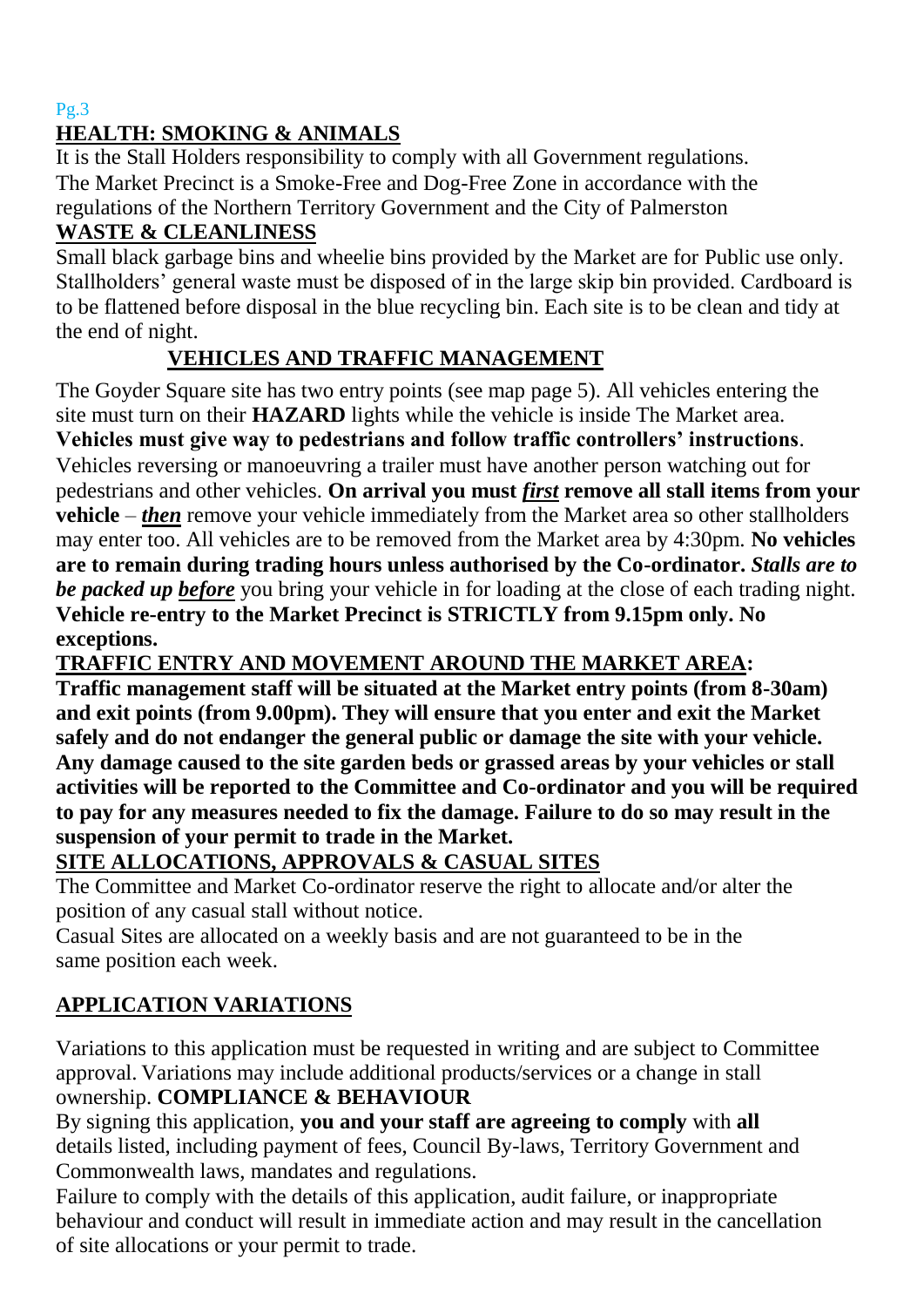## Pg4 **FEES & PAYMENTS**

### **PAYMENT**

Payment is required in cash, on a weekly basis, and MUST be paid on the night of trading at the Information Booth or to a Market fee collector. **FEE SCHEDULE:**

**Stall size is frontage only (including tow bars), and will be measured & charged accordingly.** *No stall is allowed a side longer than their frontage***. Any stall which measures 0.5 of a metre or more over a whole number measured will be charged at the higher rate i.e. if your stall is 4.5 metres long you will be charged at the 5 metre rate.**

| <b>CATEGORY</b>                           | Up to $2.5$<br><b>Metres</b><br>Frontage | <b>3 Metres</b><br><b>Frontage</b> | <b>4 Metres</b><br><b>Frontage</b> | <b>5 Metres</b><br><b>Frontage</b> | <b>6 Metres</b><br>Frontage |
|-------------------------------------------|------------------------------------------|------------------------------------|------------------------------------|------------------------------------|-----------------------------|
| <b>Art/Craft/Plants</b>                   | \$15/week                                | \$20/week                          | \$25/week                          | \$30/week                          | \$35/week                   |
| <b>Information</b>                        | \$10/week                                | \$15/week                          | \$20/week                          | \$25/week                          | \$30/week                   |
| <b>Religious</b>                          | \$25/week                                | \$30/week                          | \$40/week                          | \$45/week                          | N/A                         |
| <b>Fundraising</b>                        | \$10/week                                | \$10/week                          | \$10/week                          | N/A                                | N/A                         |
| <b>Educational</b><br>(non-profit)        | \$10/week                                | $$15$ /week                        | \$20/week                          | \$25/week                          | \$30/week                   |
| <b>Police/St John</b><br><b>Ambulance</b> | No Charge                                | No Charge                          | No Charge                          | No Charge                          | No Charge                   |
| <b>Political</b>                          | \$40/market                              | \$45/market                        | \$55/market                        | \$65/week                          | \$75/week                   |
| Fruit &<br>Vegetable                      | \$40/week                                | \$45/week                          | \$55/week                          | \$65/week                          | \$75/week                   |
| <b>Service</b>                            | \$30/week                                | \$35/week                          | \$40/week                          | \$45/week                          | \$50/week                   |